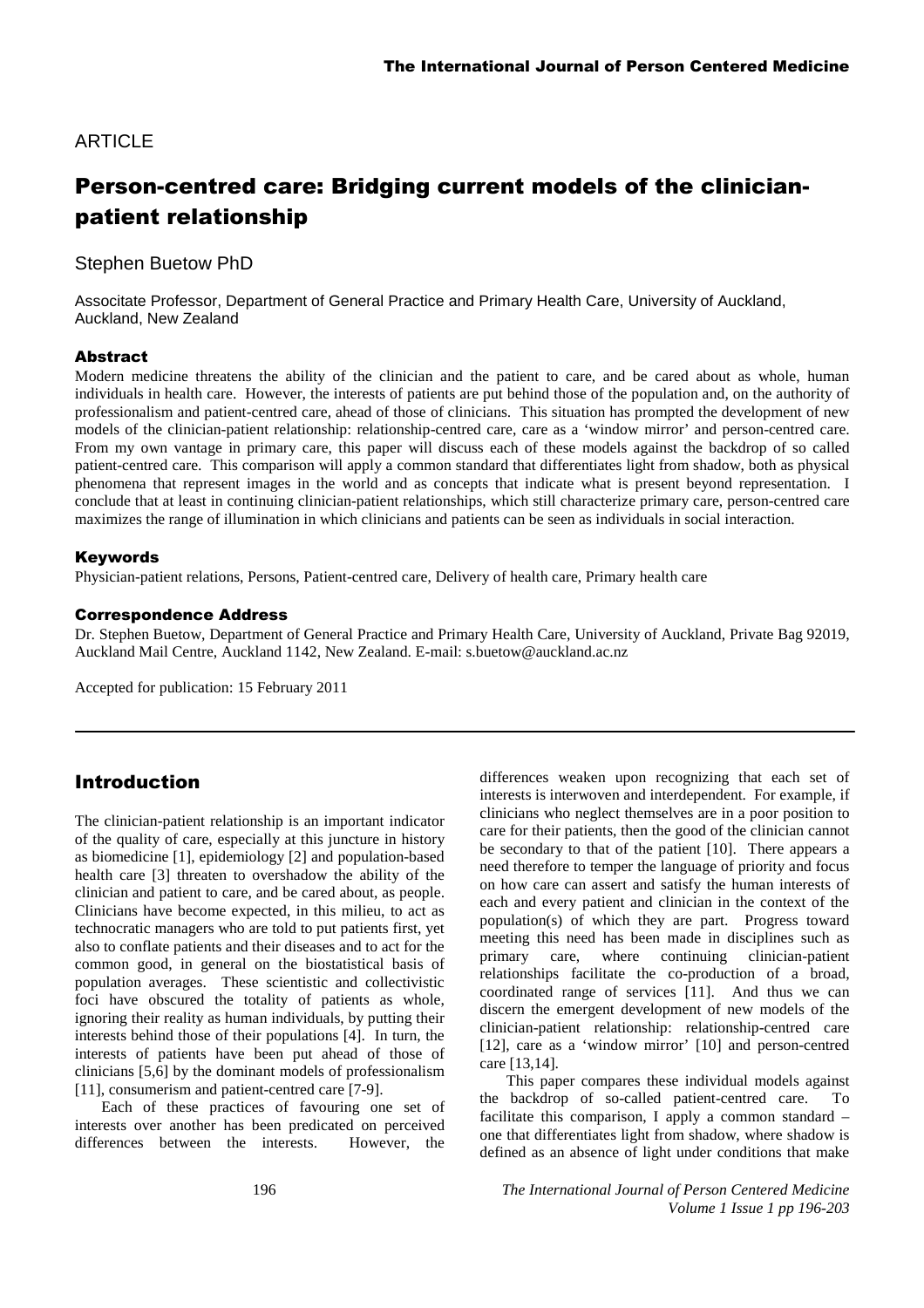that absence visible [15]. The distinction between light and shadow provides a way of seeing and understanding each of the models. However, it transcends a grasping of light and shadow as physical phenomena that represent images in the world by treating them also as concepts of what is accessible beyond representation [16]. In this context I will discuss, in turn, the models of patient-centred care, relationship-centred care, care as a 'window mirror'[10] and person-centred care. From my own vantage in primary care, this paper's discussion will critique the ability of each model to describe the caring that should take place, especially within individual clinician-patient relationships that continue over time.

### Patient-centred care

The professionalism of doctors has been defined as emphasizing the primacy of the welfare of the patient [5]. A recent consensus statement, endorsed by a consortium of medical leaders in the United Kingdom, has reiterated this philosophy by asserting that 'the patient must come first' [6]. Giving this priority to the health and well-being, or good, of the patient is broadly consistent with the ethos of patient-centred care. Although patient-centred care has sometimes been described as recognizing the personhood of the clinician, this latter concept has been underdeveloped in most accounts of patient-centred care [12], which hold the interests of the clinician as secondary [5].

Reproducing a lithograph from the Norwegian, symbolist artist, Edvard Munch, Figure 1 therefore depicts patient-centred care as an artistic image of high contrast.

#### Figure 1. Jaloezie II (Jealousy), 1896, Edvard Munch\*



In my re-interpretation of this image (that the artist produced to portray the vice of jealousy) the young couple, exposed in direct light, signifies the patients. The clinician is in darkness. In these lighting conditions they can see

themselves, but cannot see the clinician. In comparison, the clinician could see them if he wanted to, but he cannot easily see himself. Instead, he stands alone, isolated and apparently reluctant to leave the shadow that obscures his own presence and draws attention to the patients. Yet the clinician has a dominating and pervasive influence to the extent that the choices available to the patients dwell within the shadow, which can be seen as a metaphor of his power over their relationship [10].

Four main problems weaken patient-centred care, as so depicted, in theory and practice. First, the personhood of the patient is implicit. Patient-centred care illuminates the patient, rather than the person, through its patient-centred nomenclature. Who the patient is can also be unclear. Although invariably seen to be the individual attending for care, the patient frequently includes others, who are rendered (in)visible by the light or shadow cast by informal caregivers and who attend with, or for, the person receiving care; the family of that person; or indeed the whole population. Similarly, it is not always clear which clinician has overall responsibility for the clinical care being planned and/or provided.

Second, the personhood of the clinician is seldom recognized, as noted above. The patient-centred clinician gives priority to patient interests, which are now balanced against the interests of populations through affective neutrality, rational action and detached concern. Absent, therefore, is the light needed to illuminate and expose the clinician as a person whose personal interests exists behind this professional persona. Those interests of clinicians might include how to manage their own emotions and moral problems, which can arise in caring for patients and themselves [17]. In contrast to Zaner [18], I doubt that such interests are sufficiently visible in the primary relationship of clinicians and patients and I disagree that the interests of clinicians are subordinate to, or independent of, patients' interests [19]. Altruism that devalues the interests of clinicians, disrespects patients and clinicians since the interests of both parties are interdependent. Acting only for the sake of the patient produces 'a replicative, not a productive, focus … [which turns] a dialogue into a monologue by focusing on only one of the selves engaged in the relation' [20].

Third, principles such as the primacy of the patient invite legalistic rule-following. More important, I believe, than working within the *a priori* rules of patient-centred care, and meeting the obligations they impose, is the concrete need for both the patient and clinician to give and receive care in order to hold and promote mutual well being. Their mutual good life requires attention to the context of the personal meaning and perceived significance of the particulars of their relationship with themselves and indeed each other. This significance is co-constituted phenomenologically by the clinician and patient actively participating in, and having first person experience and understanding of, each case at hand.

Fourth, despite signifying a conceptual advance on disease-centred and clinician-centred models [11], patient-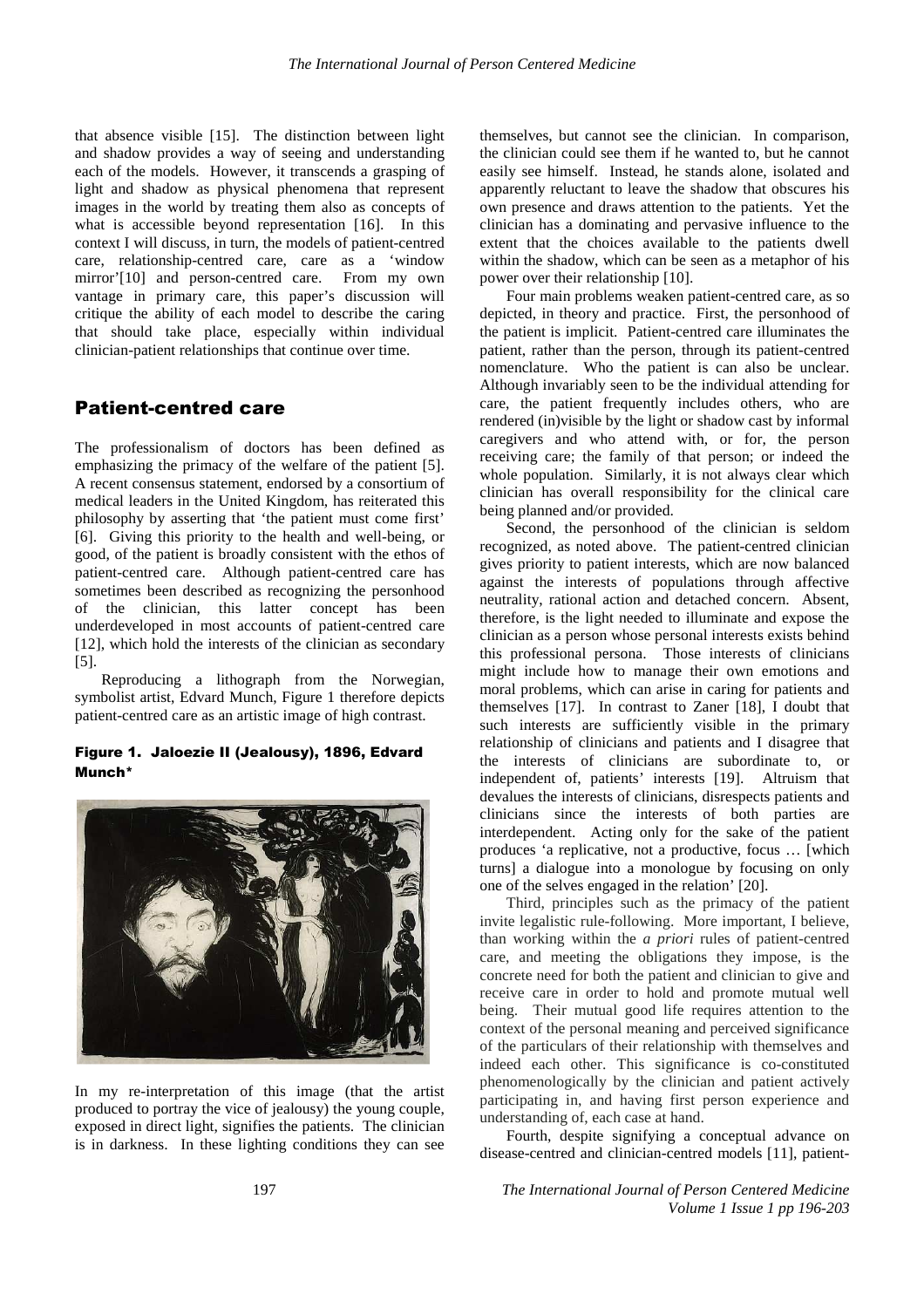centred care has not proven able, in practice, to resist the countervailing forces referred to in the Introduction. It has been quite unable to prevent biomedicine from reducing sick patients to diseased body machines or diseased body parts and attempting to fix what is broken according to the authority and dictates of knowledge based on the natural sciences. Evidence-based medicine and whole population care underlie the rise of these practices. By standardizing clinical practice, making clinicians into state agents whose professional autonomy recedes into dark shadows and reducing patients to normative objects of biometric measurement, they miss the needs and interests of patients and clinicians *qua* subjectively embodied, human individuals who personally and uniquely experience their own and others' illness symptoms, distress and suffering [14]. It is hardly surprising, therefore, that clinicians are frequently depicted as co-terminous with mind ... [and] notoriously disembodied' [21] and little more than paid service providers [22,23]. Threatening patient-centred care has been the light of evidence-based care and population care, which has been projected so brightly behind patients and clinicians that both of these parties have frequently come to be visible only as anonymous silhouettes cast in the performative role of shadow puppets.

A fundamental cause is that medicine is disingenuous. Despite the rhetoric of patient-centred care, medicine continues to promote clinician-centred concepts such as medical error [24], provider continuity [25] and pay-forperformance [26], typically in the context of evidencebased clinical decision-making that aims to inject more epidemiology into clinical practice [2]. Such concepts expose an underlying mistrust, not only in the professional autonomy of clinicians who are nevertheless held responsible for patients, but also in the capacity of patients to co-produce health care, all of which contradicts the cosmetic use of biopsychosocial language, such as patientcentred care. Even the Doctor-Patient Relationship Special Interest Group of the North American Primary Care Research Group [27] appears tainted in defining the doctor-patient relationship as 'the interface where physicians' clinical knowledge and skill are translated into the care of the patient.' If patient-centred care does not intend to devalue clinician interests, it should say what it means. It cannot reasonably protest, like Alice in Wonderland, 'I do … at least – at least I mean what I say – that's the same thing, you know' [28].

## Relationship-centred care

In response to such limitations of patient-centred care, the model of relationship-centred care [12] illuminates the central role and immediate importance of human relationships in health care. These relationships include a clinician-patient relationship that respects the personhood and partnership of the clinician and patient. Relationshipcentred care achieves this enlightenment in two ways. First, by emphasising the role of relationships, it helps to explicate how care takes place. Second, it reconceptualizes relationships as complex responsive processes. These processes are ones that account for continuously self-organising patterns of meaning in social interactions, which make key dimensions of the relationship process visible. Such dimensions include unintended and non-linear information transfer, which contradict standard ways of understsanding communication, relationships and care [29].

Relationship-centred care exposes human vulnerability as important information in the social spaces that people inhabit. In theory, therefore, it banishes to shadow the practice – when not freely chosen – of emotional detachment among clinicians [30] [31]. In contrast to the emotional labour of clinical empathy that involves 'deep and surface acting', I am referring here to a cathartic expression of self in the context of helping to relieve the clinician of 'unrealistic expectations of control and their constant shadow' [29]. In these terms, relationship-centred care aims to protect the well-being of the clinician and patient as individual moral agents in the context of reciprocal influence. However, recent attempts to fuse patient-centred care and relationship-centred care into patient and relationship-centred care (PRCC) make no sense because *in practice* these models vary greatly in their commitment to the personhood of clinicians. Conflating the models confuses their identities, questions the commitment of relationship-centred care to the personhood of the clinician and negates the *raison d'être* for relationship-centred care. In addition, relationship-centred care tends to subordinate health outcomes to how care takes place through human relationships, which carries two key limitations. First, relationships take place not only between people, but also among things like rules and procedures [18]. Second, relationships are a necessary, but not sufficient, criterion of the quality of care, even when clinicians and patients can get to know one another as people. In particular, the effectiveness of clinical or technical care is left unhighlighted in shadow [32].

## Concept of a 'window mirror'

Glyn Elwyn and I concurrently developed a variation of this last model. This variation is more holistic and egalitarian than relationship-centred care. It uses the concept of a 'window mirror' to emphasize in its simplest form the interdependent and equal moral interests of the patient and clinician in their dyadic coproduction of care. To understand this concept, the reader is invited to imagine himself inside his home at night standing next to a clear window. If it is dark inside the room, but light outside, he will be able to see through the window. If it is light inside, but dark outside, he will see his reflection in the window. If the light is of equal intensity on both sides of the window, he will be able to see through the window *and* see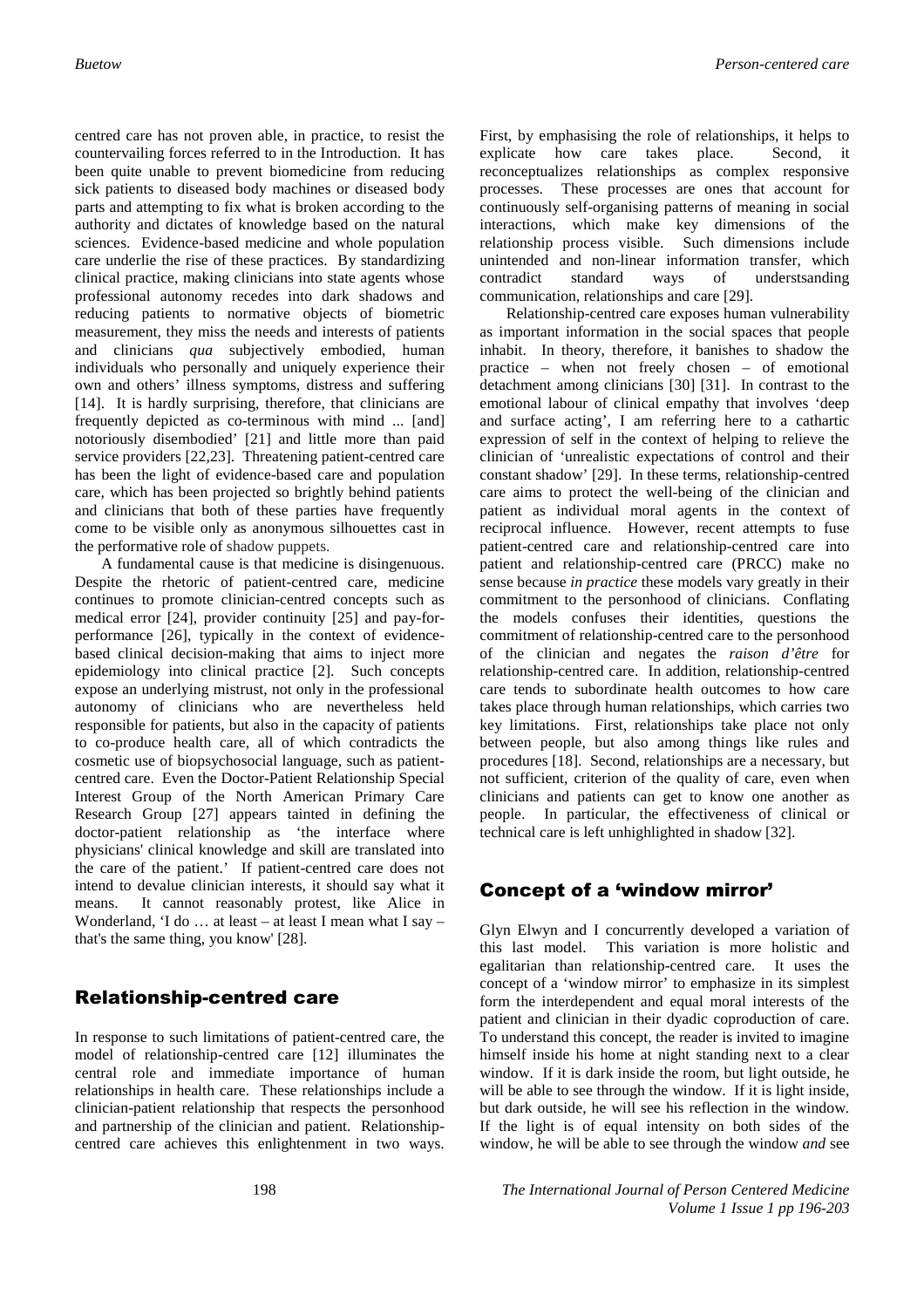his reflection in the window. Figure 2 depicts this window mirror effect of the reader seeing the other person and himself at the same time to meet the equal moral interest of the clinician and patient in caring equally about themselves and each other as people.

#### Figure 2. The clinician-patient relationship as a window mirror



Patients do not always have the same capacity and power as clinicians to alternate their focus or the provision of care. However, the clinician and patient are morally entitled, and hence obligated, to care and be cared about [10], as best they can, and then to benefit from the care that they co-produce within their interrelationship [33]. Moreover, as people, they each feel a need to care about the other person as well as themselves. Levinas suggested that the 'other' casts a shadow on our possession of the world, calling us out to face their suffering, and it is in recognizing our exile in the world that we become capable of caring for the other [34]. Thus, in the window mirror 'each and every person receives full and equal recognition of their uniqueness' [35].

Yet how can clinicians and patients dwell constantly in the window mirror? How can their natural attitude be toward their interdependent interests in care? An answer is found in the visual encounter. Constructed as an experience of perceiving or interpreting, rather than as a totalizing experience of seeing only in an optical sense, vision reveals that the eyes of the clinician and patient are also window mirrors (Figure 3). As physical features, they can represent what is visible, yet also 'allow for the revelation of that which eludes vision's grasp ... and take us to the invisible'. For example, the eyes – or actually the 'look' – of the other person [36] can help us to access their inner self, for example, by observing their surprise (eyes widen), happiness (eyes glow) or interest and cognitive workload (eyes dilate). Plato's Phaedrus [37] thus refers to 'the eyes which are the windows of the soul'; and the French declare, *'Les yeux sont le miroir de l'dme'*: the eyes are the mirror of the soul.

In turn, a visual encounter with the eyes of the other person can reveal our own reflection. Even if we cannot see it, our reflection is there in the meeting of the eyes. What this signifies to us depends on our perspective. From a Cartesian viewpoint, we do not see *ourselves*. What is reflected is an 'outside', a 'dummy' [38], an 'expressive envelope'[39]. So, Cartesian clinicians do not look into the eyes of the patient to see themselves seeing or gain a sense of self. They objectify the reflected physical body, detaching it from the clinical encounter. In contrast, a phenomenological perspective is based on a description of how things appear outside the world of objects. For example, Merleau-Ponty [40] contends that instead of having a body whose image we construct in our minds, we *are* the body through which we know and access the world. As this body, which can think and perceive, we 'see' ourselves and are seen by the other person [41] [39]. We and they are inseparable in this perceptual experience of reciprocal openness and togetherness. Without prior thought or conceptualisation, that experience produces *care*. In the window mirror of the eyes of the other person, we see ourselves already *in* them. However, this interpretation contrasts with the Cartesian distinction between 'I and you'; with some conceptions of empathy, such as: 'I am you' or at least 'I might be you' [42] when 'you lay aside yourself' [43]; and with the postmodern concept of 'arche-health' [44], which resists and dissolves the identities of the clinician and patient. Each member of the dyad is unique in the window mirror, but is not isolated and cannot be parted.

#### Figure 3. The 'window mirror' of the eyes



Achieving this representation of interdependent care as a 'window mirror' does not remove the spotlight from the patient. Rather, the model enlarges and diffuses this light on and beyond the patient, so as to soften its illumination. In so doing, it removes the shadows cast, for example by the other person, by health professionalism and by modern medicine. The illumination produces no shadow, because light of equal intensity reaches the patient and clinician from all directions [45] to expose the equal consideration of their equal and discernable moral interests. Just as the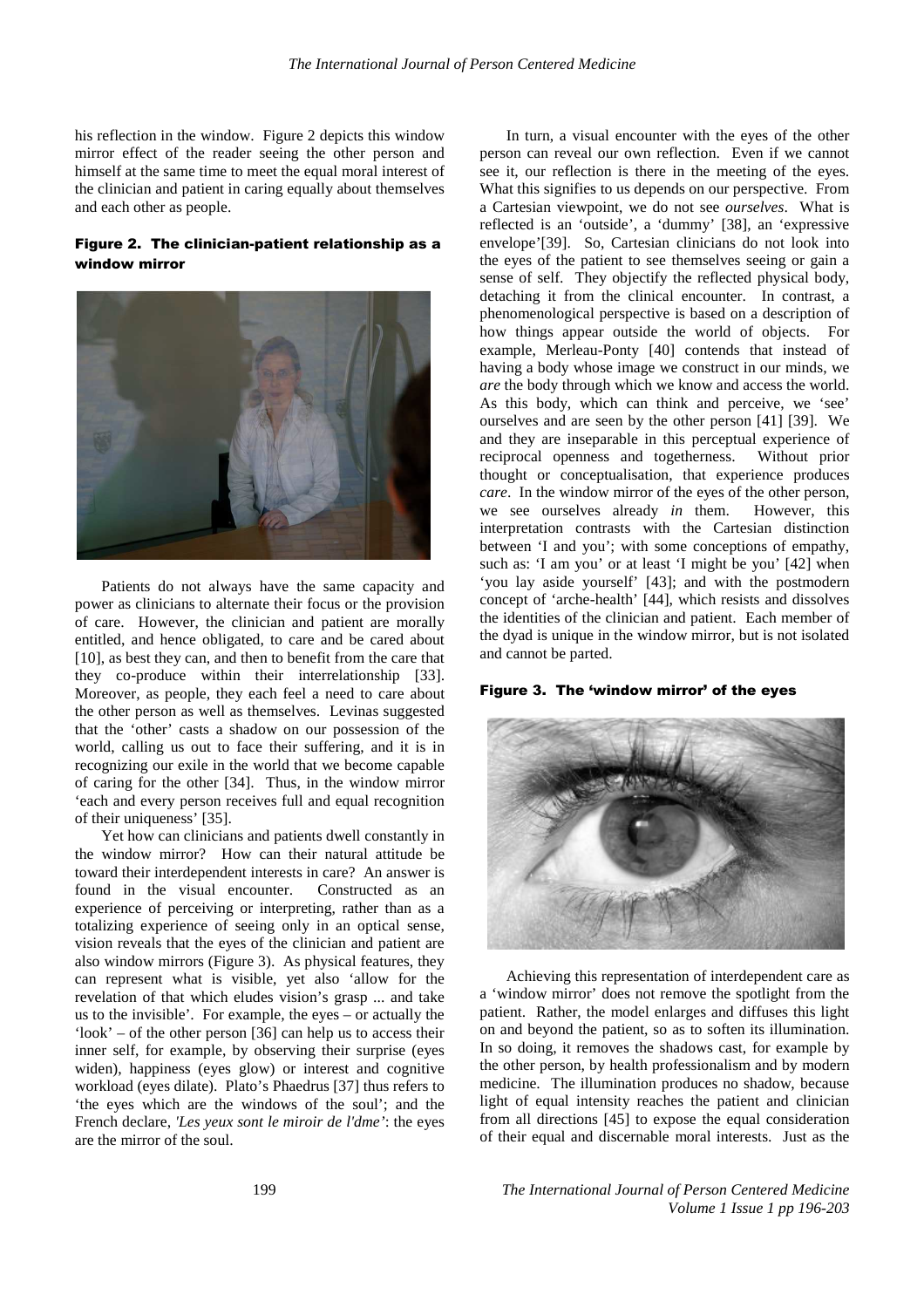clinician loses his shadow in patient-centred care, so too for a different reason do the clinician and patient lose the shadows that manifest in the abstraction of the 'window mirror'.

This loss is problematic. Allegories such as *The Shadow* [46] *Peter Pan* [47] reveal that to be without a shadow is unnatural and transgresses social norms. As a normal part of bodily wholeness, visible shadows help us to see ourselves as embodied. They are an external validation of our bodily existence and draw the attention of other people to our illuminated selves. Shadows therefore are necessary to being a person and seeing the world. When Peter Pan lost his shadow through a window, Wendy came to the rescue. 'I saved your shadow for you,' she comforted Peter, because '... one can't leave his shadow lying about and not miss it sooner or later' [47]. Personcentred care succeeds in finding and reattaching the missing shadows of the clinician and patient.

### Person-centred care

Person-centred care is no less holistic, but also more realistic and pragmatic, than the ideal of care as a 'window mirror'. Person-centred care is care of, and by, persons, whom I wish to define as individuals whose degree of selfconsciousness entitles them to maximal moral standing in their population [48]. These illimitable, ever-changing individuals, who may include patients or clinicians, are ends rather than merely means. They have the capacity to flourish as co-producers of care on the basis of their moral agency over – and responsibility for – the choices they make, such as treatment decisions and the meanings of the experiences they live [49,50]. In an environment of continuing health care, centring care delivery on sick people looks explicitly therefore to get close 'to the individualized person [before we know their illnesses] in all of his or her levels of being and contexts' [51]. Accordingly, this care exposes people as whole persons, since each of their contexts is a whole in signifying 'a system of multiple interrelationships among constituents' [18].

Requiring light and shadow, the wholeness of personcentred care recognizes the metaphysical significance of both what is illuminated and what dwells in shadow. Being or becoming a whole person involves the interplay of light and shadow at two, interrelated levels. The first level takes place *within* the person. It refers to the interiority and particularity of the subjective experience of the person, whether the person behind the disease (including the integration of the disease, or body, with the mind and spirit) or the person behind the person, whom the person may come to recognize and reveal details and insights about, to themselves and others. The public face of this person is the visible persona, a social mask. Personcentred care can help people to de-mask themselves to *themselves* by turning inward the light in order to look

beneath the surface, for example, through psychotherapy and guided introspection, but always against the backdrop of the community of which they are part. It can help these people to discern and recognize, in the light or softened shadow, an essential, unchanging self [52,53], an emergent self that they continually (re)construct [54], or 'no self' [55]. Plato went further in suggesting that people see only shadow-objects of a higher reality, and Martin Luther King Junior similarly opined that, 'everything we see is a shadow cast by that which we do not see.' Knowledge of the person within is always incomplete, making the persona itself a kind of shadow, but shadows, which need not be malevolent [47], depend on light to reveal their existence*.*

Second, integral to being or becoming a whole person, is the exteriority of individuals' engagement with each other and with the lived, external environment [56], including family, the community and the whole population [57], as these relationships appear in the mind. As the Xhosa proverb explains [58], *umuntu ngumuntu ngabantu;*  a person is [and becomes] a person through persons. People are social creatures who need strong relationships with other people in order to be whole, for example, by dignifying themselves in the eyes of these others. Such relationships provide a social context within which people can penetrate and understand, without reflection, the nakedness of 'that part of the other that escapes the visible exteriority of the world' (cf Figure 1). The clinician and patient can thus look beyond the appearance of the other person [34] and do things with and for them in order to give their own lives a meaning or purpose beyond themselves.

In these terms, person-centred care transcends what is outwardly visible by drawing attention to the inner, hidden space that the invisible shadow side of the self and other person occupies. Having softened and looked into this shadow, individuals can integrate it with their external selves. Once individuals 'befriend' their shadow, they become free to share it (or not) with others, for example by displaying emotions while retaining a distinction between being at once either a clinician or a patient. It follows that person-centred care shows respect, in clinical practice, for the integration of science and art in order to reconcile the objectives of cure and care, one neither more nor less important than the other [13]. Clinicians and patients will only be able and willing to co-create this respect when their society cultivates human virtues such as humanity (or doing more than the right thing by others) to make visible and safe the revelation of hidden or underexposed shadows [35].

Modern photography offers insights into how personcentred care may expose and integrate areas of light and shadow. Just as high dynamic range photography combines the best parts of bright and dark images into single photographs (and adjusts the tonal range), so too does person-centred care illuminate an inclusive space in which to sharpen engagement with issues that are clearly exposed and those that otherwise are underexposed in dark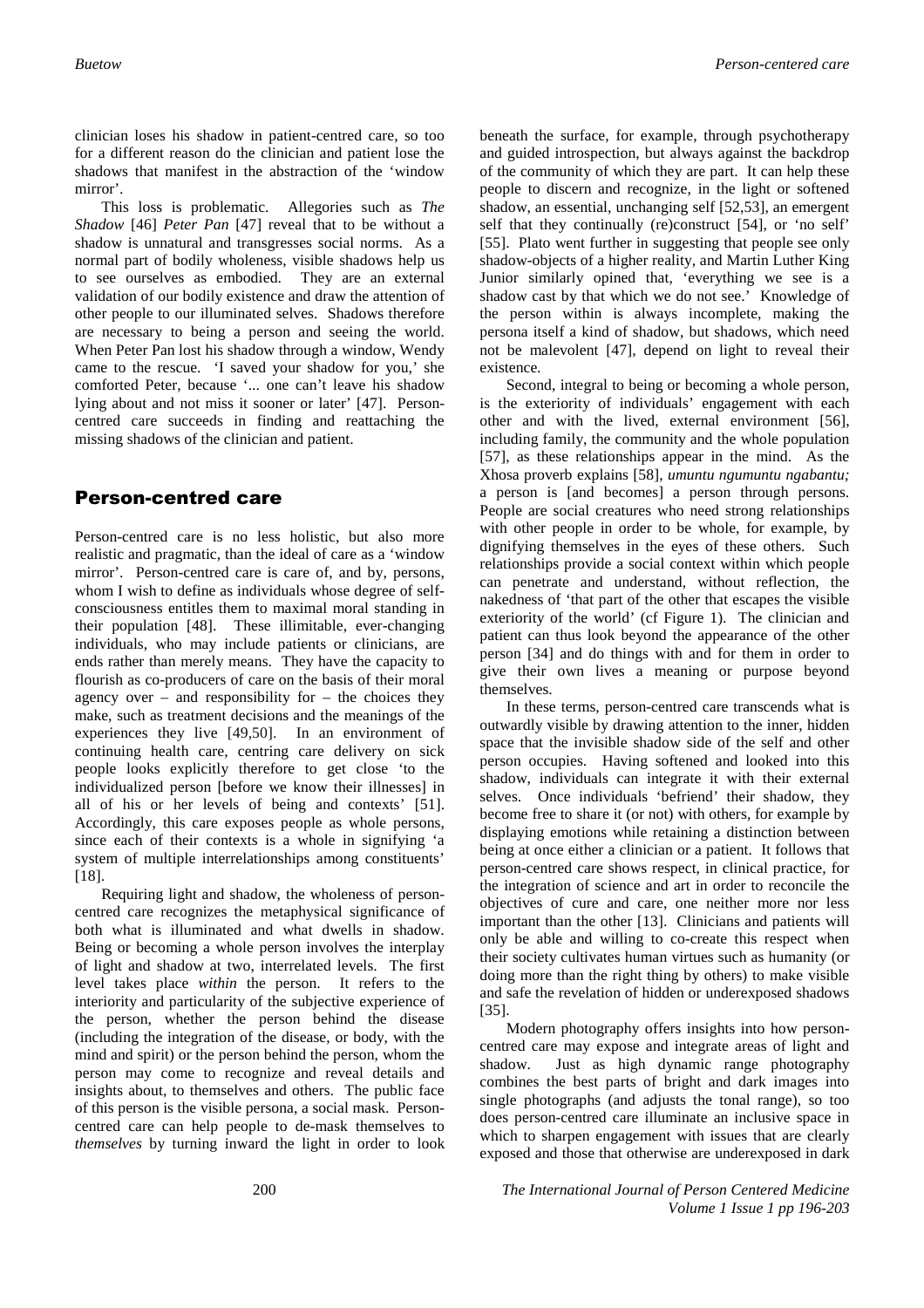shadow [59]. An example of health record keeping illustrates concretely how this engagement can integrate the different interests and perspectives of the clinician and patient, as well as clinical care and interpersonal care. Just as clinicians can best deliver and record scientific and technical components of care, so too may competent patients optimally reflect on, and record details of, their own illness 'story' in their own voice. This narrative voice, which can all-too-easily be missed, can express what counts as experience and specify how, in the context of patients' values, beliefs, needs, preferences, intentions and questions, it has meaning and significance for them beyond the clinical perspective of the clinician [60]. In turn, clinical records can provide the latter perspective and a shadow narrative of clinician self-care, for example, through evidence of a balanced patient load and taking daily breaks and holidays. Patient regard for the clinician can be indicated through patients documenting realistic expectations of their clinician and their appreciation for the care that the clinician provides.

To some extent, the perspectives of patients on their main life problems [61] and the help they want with lifestyle and mental health, have already begun to be integrated into person-centred clinical care delivery through the combined use of narrative medicine and clinical records [62]. However, there is scope for such integration to increase. Just as software can now combine differently exposed photographs to optimize the light range of tonal values, so too could new information and communication technologies for health care delivery (the so-called e-health technologies) be developed to maximize the data capture of an expanded and dynamic range of clinician and patient perspectives in order to facilitate their focused comparison. This comparison could expose levels of understanding and agreement on the nature, meaning and significance of health problems and treatments; aid joint decision-making, for example through bridging, which is an approach to negotiation that protects the ability of individuals to satisfy their most important interests without a need for compromise [63, 64]; and optimize the potential net benefits of the health care delivery. However, these different outcomes assume, among other things, a spirit of cooperation; an openness to learn from a dynamic and inclusive range of perspectives and the narrative competence of clinicians to expose and integrate clinical evidence and patients' stories into individualized, patient care plans to which the patient is willing and able to adhere [65].

## Conclusion

In appropriate lighting, the patient and clinician can each be clearly discerned as whole persons who, within the limits of their different capacities, are able to co-provide care of mutual benefit [33]. At least in the context of continuing clinician-patient relationships, such as which

characterize primary care, the model of person-centred care maximizes the range of illumination in which the clinician and patient can see themselves and each other as socially interacting individuals in the population. By exposing de-emphasized areas of lightened shadow, without over brightening and losing detail in the parts already visible, person-centred care can capture an expanded range of information and thereby optimize health care delivery. Although this conclusion may appear deceptively simple, it has only recently become salient through the inability of other models of the clinicianpatient relationship to satisfy clinician and patient interests in giving and receiving care of mutual benefit.

#### References

[1] Weatherall, J. (2009) The epistemically virtuous clinician. *Theoretical Medicine and Bioethics* 30, 249-265.

[2] Buetow, S., Upshur R., Miles A., Loughlin M. (2006) Taking stock of evidence-based medicine: Opportunities for its continuing evolution. *Journal of Evaluation in Clinical Practice* 12, 399-404.

[3] Buetow, S., Docherty B. (2005) The seduction of general practice and illegitimate birth of an expanded role in population health care. *Journal of Evaluation in Clinical Practice* 11, 397- 404.

[4] Gruen, R., Campbell E., Blumenthal D. (2006) Public roles of US physicians. *Journal of the American Medical Association* 296, 2467-2475.

[5] ABIM Foundation ACP-ASIM Foundation, European Federation of Internal Medicine. (2002) Medical professionalism in the new millennium: a physician charter *Annals of Internal Medicine* 136, 243-246.

[6] Medical Schools Council. The Consensus Statement on the Role of the Doctor 2008.

http://www.medschools.ac.uk/AboutUs/Projects/Documents/Role %20of%20Doctor%20Consensus%20Statement.pdf (accessed 8 February 2011).

[7] Stewart, M., Brown J. B., Weston W. W., McWhinney I. R., McWilliam C. L., Freeman T. R., eds. (1995) *Patient-Centered Medicine. Transforming the clinical method*. Thousand Oaks: Sage Publications.

[8] Mead, N., Bower P. (2000) Patient-centredness: a conceptual framework and review of the empirical literature. *Social Science & Medicine* 51, 1087-1110.

[9] Stewart, M. (2001) Towards a global definition of patient centred care. *British Medical Journal* 322, 444-445.

[10] Buetow, S., Elwyn G. (2008) The window mirror: a new model of the patient-physician relationship. *Open Medicine* 2, (1), E20-25.

[11] Marcum, J. (2008) Humanizing Modern Medicine: An Introductory Philosophy of Medicine. Dordrecht: Springer.

[12] Beach, M., Inui T., Relationship-Centered Care Research Network**.** (2006) Relationship-centered care: a constructive reframing. *Journal of General Internal Medicine* 21, (s1), S3-S8.

[13] Miles, A. (2009) On a Medicine of the Whole Person: away from scientistic reductionism and towards the embrace of the complex in clinical practice. *Journal of Evaluation in Clinical Practice* 15, 941-949.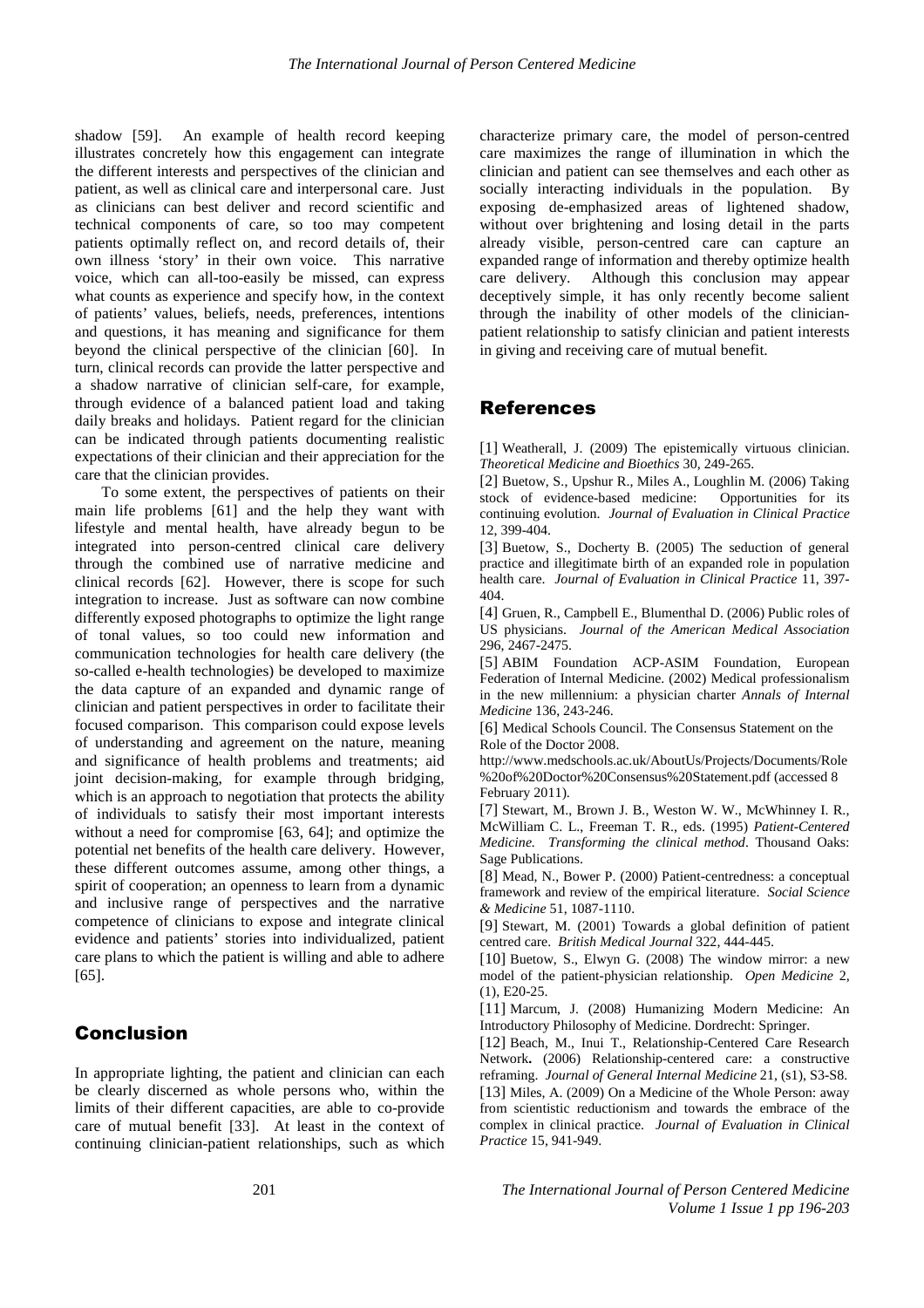[14] Mezzich, J., Snaedal J., Van Weel C., Heath I. (2010) Toward person-centred medicine: From disease to patient to person. *Mount Sinai Journal of Medicine* 77, 304-306.

[15] Sorenson, R. (2008) *Seeing Dark Things. The Philosophy of Shadows*. Oxford: Oxford University Press.

[16] Nowak, J. (2010) Out from behind the shadows. *Philosophy Today* 54, (3), 265-278.

[17] Barnard, D. (1998) Love and Death: Existential dimensions of physicians' difficulties with moral problems. *Journal of Medicine and Philosophy* 13, 393-409.

[18] Zaner, R. (1993) Voices and time: The venture of clinical ethics. *Journal of Medicine and Philosophy* 18, 9-31.

[19] Barilan, Y. (2009) Responsibility as a meta-virtue: truthtelling, deliberation and wisdom in medical professionalism. *Journal of Medical Ethics* 35, 153-158.

[20] Edwards, K. (2001) Critiquing empathy. *Second Opinion* 4, 35-47.

[21] Mohrmann, M. (2001) Human frailty and the burden of medicine: a medical response. *The Hedgehog Review* 3, (2 (Summer)), 38-45.

[22] Zealberg, J. (1999) The Depersonalization of Health Care. *Psychiatry* 50, (3), 327-329.

[23] Elwyn, G., Buetow, S., Hibbard, J., Wensing, M. (2007) Respecting the subjective: quality measurement from the patient's perspective. *British Medical Journal* 335, 1021-1022.

[24] Buetow, S., Elwyn G. (2007) Patients and errors: a dangerous combination. *Lancet* 369, 158-161.

[25] Buetow, S. (2004) Towards a new understanding of provider continuity. *Annals of Family Medicine* 2, 509-511.

[26] Buetow, S., Elwyn G. (2007) Patient performance standards: the next bold policy initiative in health care? *Journal of Health Services Research and Policy* 12, 48-53.

[27] Anonymous. Doctor-patient relationship SIG: North American Primary Care Research Group, 2010; available at http://www.napcrg.org/about/docpatientsig.cfm

[28] Caroll, L. (1983) *Alice in Wonderland*. London: Dent.

[29] Suchman, A. (2006) A new theoretical foundation for relationship-centered care. *Journal of General Internal Medicine* 21, S40-S44.

[30] Osler, W. (1925) *Aequanimitas. With other Addresses to Medical Students, Nurses and Practitioners of Medicine*. 2nd ed. Philadelphia: Blakiston's Son and Co.

[31] Sa Couto, J. (2007) Family medicine should shift attention from rationality to emotions: Negative position. In: *Ideological Debates in Family Medicine*. (eds. S. Buetow, T. Kenealy), pp. 173-179. New York: Nova Biomedical.

[32] Campbell, S., Roland M., Buetow S. (2000) Defining quality of care. *Social Science and Medicine* 51, 1611-1625.

[33] Buetow, S. (2005) To care is to coprovide. *Annals of Family Medicine* 3, 553-555.

[34] Doukhan, A. (2010) From exile to hospitality. A key to the philosophy of Emmanuel Levinas. *Philosophy Today* 54, (3), 235-246.

[35] Potter, A. (2010) *The Authenticity Hoax*. Melbourne: Scribe. [36] 36. Sartre, J. (1958) *Being and Nothingness*. London: Routledge.

[37] Jowett, B. Plato Phaedrus 1999: Part two of three webpage<br>parts, 1999: available at http://evans-1999; available at http://evansexperientialism.freewebspace.com/ plato\_phaedrus02.htm

[38] Merleau-Ponty, M. (1964) Eye and mind (trans. C. Dallery). In: *The Primacy of Perception*. (ed. J.E. Edie), pp. 159-192. Evanston, Illinois: Northwestern University Press.

[39] Mackie, F. (2005) Seeing oneself in the mirror: critical reflections on the visual experience of the reflected self. *Journal of Phenomenological Psychology* 36, 21-43.

[40] Merleau-Ponty, M., ed. (1962) (trans. C. Smith). *Phenomenology of Perception*. New York: Humanities Press.

[41] Moran, D. (2000) *Introduction to Phenomenology*. London: Routledge.

[42] Spiro, H. (1992) What is empathy and can it be taught? *Annals of Internal Medicine* 116, 843-846.

[43] Rogers, C. (1980) *A Way of Being*. Boston: Houghton Mifflin.

[44] Fox, N. (1999) Postmodern reflections on 'risk', hazards' and 'life choices'. In: *Risk and sociocultural theory: New directions and perspectives*. (ed. D. Lupton D), pp. 12-33. Cambridge: Cambridge University Press.

[45] Wildi, E. (2008) *The Hasselblad Manual*. 7th ed. Oxford: Focal Press.

[46] Andersen, H. *The Complete Fairy Tales and Stories*. New York: New York.

[47] Barrie, J. (1987) *Peter Pan*. London: Penguin.

[48] Walters, J. (1997) *What is a person?* Champaign, Il: University of Illinois Press.

[49] May, C., Purkis M. (1997) Editorial: exploring relationships between professionals, patients and others. *Health and Social Care in the Community* 5, (1), 1-2.

[50] McMillan, R. (1995) Responsibility to or for in the physician-patient relationship. *Journal of Medical Ethics* 21, 112-115.

[51] Schaffner, K. (2010) The person and philosophy of science and medicine. *International Journal of Integrated Care* 10, 44- 47.

[52] De Grazia, D. (2005) Enhancement technologies and human identity. *Journal of Medicine and Philosophy* 30, 261-283.

[53] Stevenson, F., Knudsen P. (2008) Discourses of agency and the search for the authentic self: The case of mood-modifying medicines. *Social Science & Medicine* 66, 170-181.

[54] Flanagan, O. (1992) *Consciousness Reconsidered*. Cambridge, MA: MIT Press.

[55] Metzinger, T. (2003) *Being No One*. Cambridge, MA: MIT Press.

[56] Tauber, A. (2000) *Confessions of a medicine man. An essay in popular philosophy*. Cambridge, Mass: MIT Press.

[57] Buetow, S., Getz L., Adams P. (2008) Individualised population care: linking personal care to population care in general practice. *Journal of Evaluation in Clinical Practice* 14, 761-766.

[58] Shutte, A. (1993) *Philosophy for Africa.* Rondebosch: South Africa: UCT Press.

[59] Greene, J. (2007) *Mixed methods in social inquiry*. San Francisco: Wiley.

[60] Wiggins, O., Schwartz M. (2005) Richard Zaner's phenomenology of the clinical encounter. *Theoretical Medicine* 26, 73-87.

[61] Battersby, M., South Australia HealthPlus Team**.** (2205) Health reform through coordinated care: SA HealthPlus. *British Medical Journal* 330, 662-666.

[62] Goodyear-Smith, F., Arroll B., Coupe N. (2009) Asking for help is helpful: Validation of a brief lifestyle and mood assessment tool in primary health care. *Annals of Family Medicine* 7, 239-244.

[63] Pruitt, D. G. (1981) *Negotiation Behaviour*. New York: Academic Press.